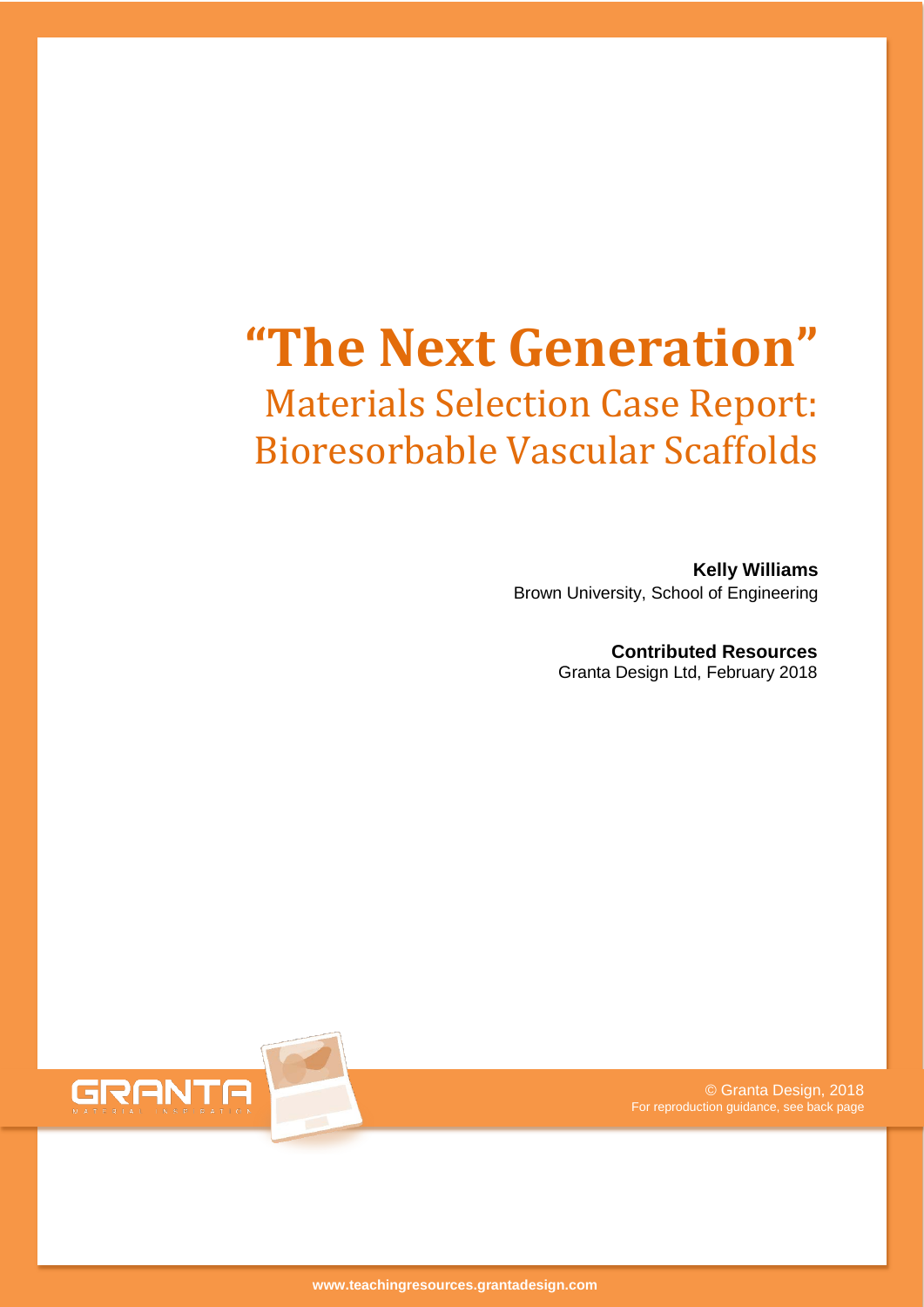## "The Next Generation"

Materials Selection Case Report: Bioresorbable Vascular Scaffolds

### **Index**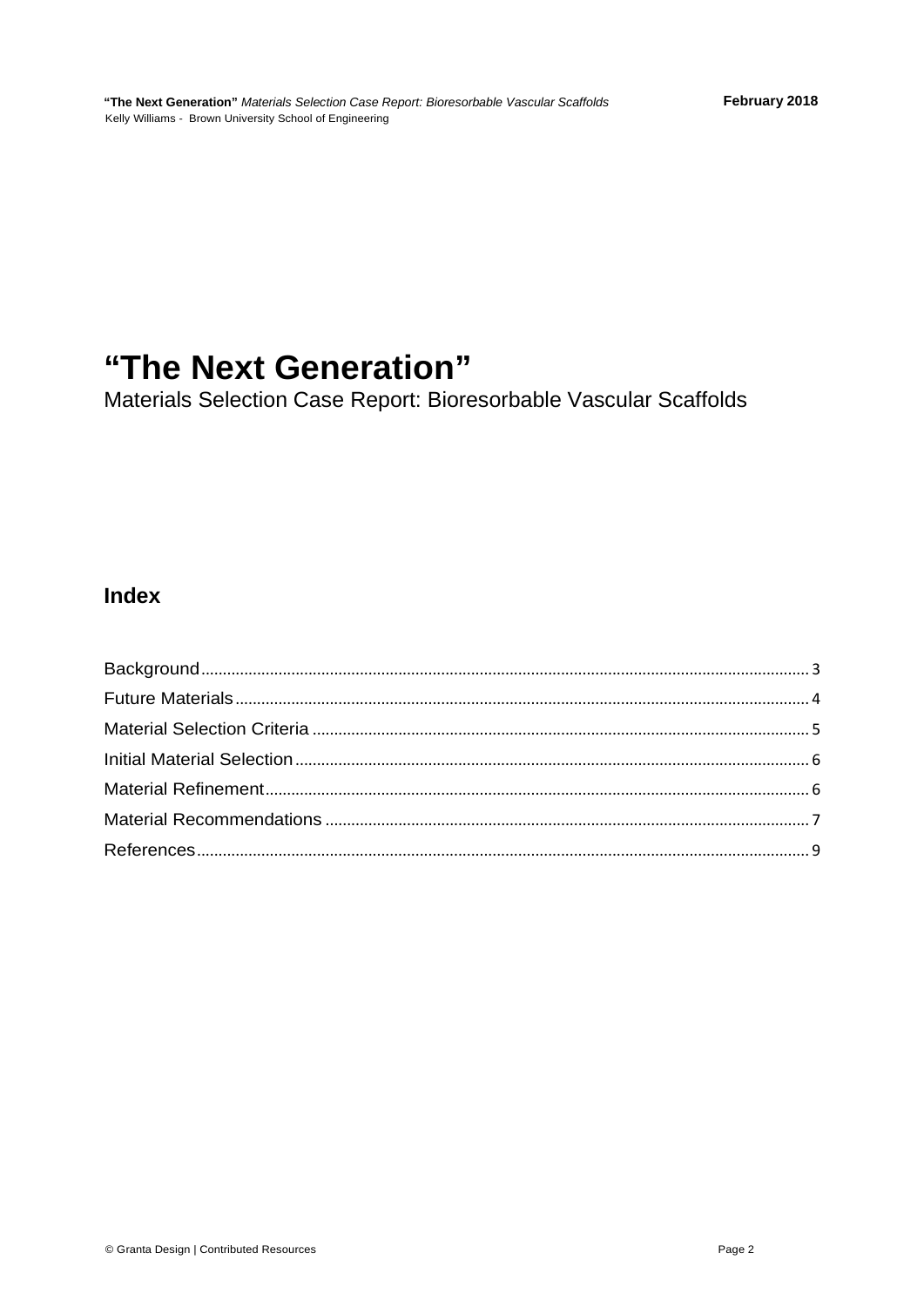## <span id="page-2-0"></span>**Background**

Coronary artery disease includes different diseases caused by arterial atherosclerosis, or narrowing of the artery due to the buildup of plaque. In 2015, there were 110 million cases worldwide, with 8.9 million deaths as a result [1]. Coronary interventions such as angioplasty and coronary stents are often utilized in severe cases to restore blood flow through the blocked artery, and the stent is left in the artery to ensure that it remains unblocked.

Drug-eluting stents (DES) are placed in the artery during angioplasty to address the problem of restenosis, or renarrowing of the artery after angioplasty has been performed. The DES slowly releases a drug that blocks cell proliferation, in order to prevent fibrosis as well as blood clots around the stent which could impede blood flow through the artery. After clinical trials had shown that drug-eluting stents are more effective at preventing restenosis than stents without a drugeluting component [2], known as bare-metal stents, DES were approved by the FDA for clinical use. Currently, most DES consist of the metal structure that physically holds the artery open, as well as the elutable drug contained within a durable polymer matrix integrated within the metal scaffold [3].

Although DES are more effective in preventing restenosis, prolonged exposure to the drug has brought a new set of issues compared to the bare metal stents. Notably, the implementation of DES have caused the rate of stent thrombosis to rise, a complication that was very rarely seen with bare metal stents [4]. The current standard utilizes bioabsorbable polymers in the coating of the stent, which will eventually degrade to leave only a bare metal stent [5]. The first bioabsorbable polymer drug-eluting stent system (BP-DES), Boston Scientific's SYNERGY, was approved by the FDA in 2015. During its clinical trial, SYNERGY demonstrated 0% stent thrombosis throughout the four years of the trial. Both the drug coating and the polymer itself bioabsorb after the drug coating has finished eluting at three months, avoiding the complications that arise from long-term polymer exposure with DES. A comprehensive analysis of all stents for risk of stent thrombosis found that the SYNERGY BP-DES had the lowest relative risk of stent thrombosis [6]. Regardless, although DES with biocompatible or biodegradable polymer components address the issue of sustained polymer exposure, there are now concerns that these BP-DESs can cause neoatherosclerosis, which sometimes results in thrombosis [7]. Neoatherosclerosis is attributed to the chronic inflammation caused by the constant presence of a foreign body, in this case the permanent components of metallic DES.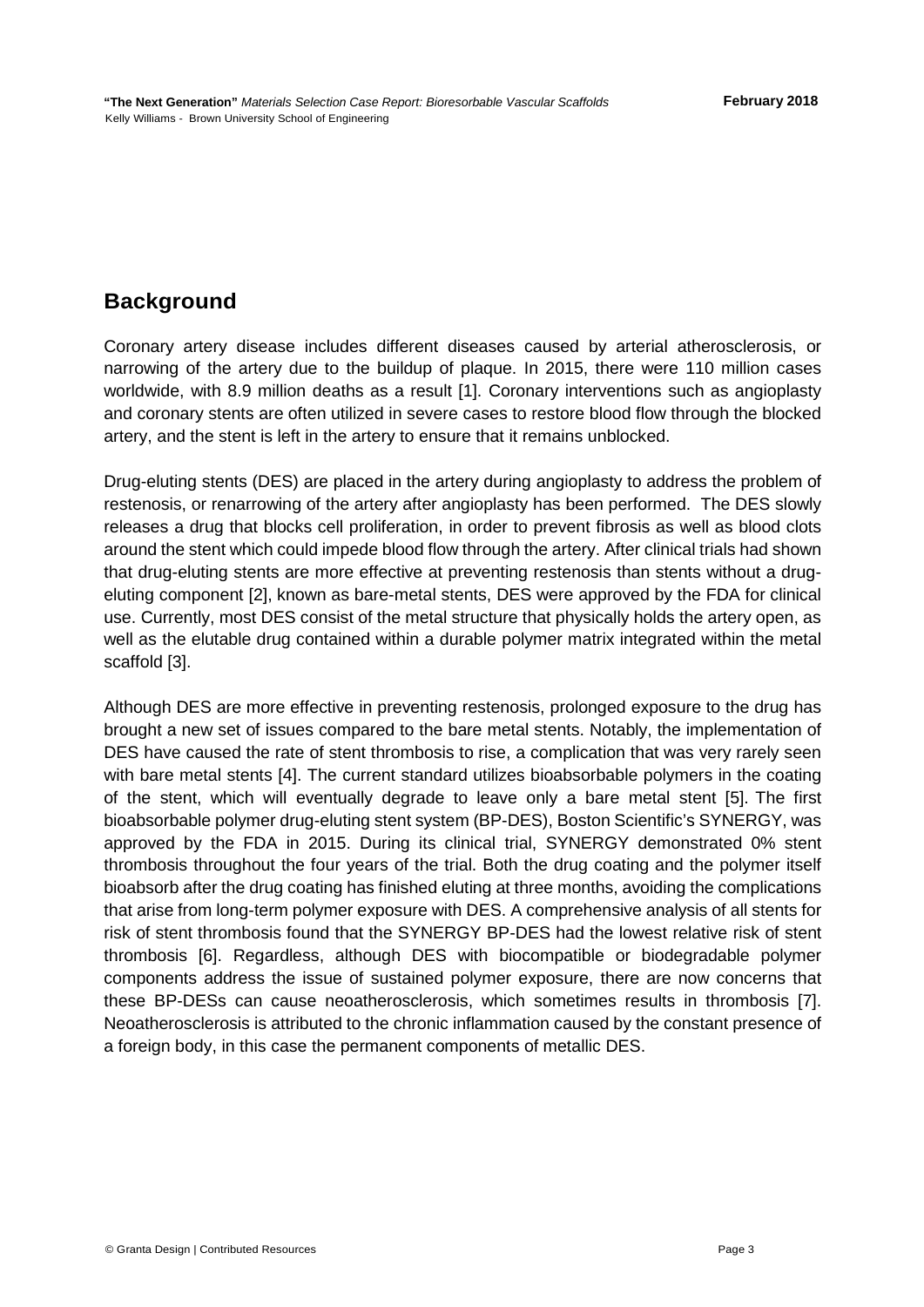## <span id="page-3-0"></span>**Future Materials**

A novel approach to drug-eluting stents that addresses the issue of neoatherosclerosis is a vascular scaffold system that is completely bioresorbable. Currently, the only FDA-approved bioresorbable vascular scaffold system (BVS) is the Absorb GT1 BVS, manufactured by Abbott Vascular and composed of the biodegradable polymer poly(L-lactic) acid (PLLA). However, long term results from ongoing clinical trials revealed that the Absorb BVS has a significantly higher risk of myocardial infarction, ischemia-driven repeat procedures, and scaffold thrombosis compared to Abbott's metallic drug-eluting stent [8]. This led the FDA to issue a safety alert to health care providers advising them of the increased risks of the Absorb BVS in March of this year, causing Abbott to announce that it will no longer sell the Absorb BVS due to "low commercial sales" [9]. The disappointing results from the studies of the Absorb BVS influenced Boston Scientific to abandon the development of its own BVS device, in favor of focusing on its current metallic DES instead [10]. However, over 20 companies are still working on their respective versions of a BVS [11].

REVA Medical's Fantom scaffold, unlike most BVS, doesn't utilize PLLA in its scaffold, instead consisting of a proprietary tyrosine polycarbonate polymer known as Tyrocore. As most BVS under development use PLLA, Fantom provides an important alternative to patients sensitive to PLLA. As a second generation BVS, its design addresses concerns raised during the testing of first generation BVS. The Fantom is radiopaque, eliminating the need for the platinum markers present in the radiolucent Absorb BVS, and making imaging and placement of the Fantom easier than its predecessors. The Fantom also has thinner struts (125  $\mu$ m), as thicker struts (~150  $\mu$ m) were previously required to maintain the necessary mechanical properties, but were linked to higher occurrence of restenosis and thrombosis. In the FANTOM II trial, after 6 months there was a 2.6% occurrence of major adverse cardiac events. The performance of the Fantom scaffold in preventing restenosis was promising, and on par with metallic DES [12].

Amaranth's third generation bioresorbable scaffold (BRS), Magnitude is composed of a proprietary ultra high molecular weight PLLA, granting it a greater elongation compared to other PLLA scaffolds. Magnitude also has thinner struts, less than 100  $\mu$ m, to address the problems caused by thick struts in the first generation of BVS. However, its mechanical properties are still comparable to metallic DES, and it has an excellent fracture toughness [11]. Magnitude is currently in Phase 2 clinical trials, but the second generation BVS, Aptitude, had a major adverse cardiac event rate of 3.4%, with a clinical success rate of 98.3%.

Current research in animal models *in vivo* includes a 3 year study of Arterial Remodeling Technologies' BVS in a healthy porcine model. ART's BVS is composed of amorphous PLA [13]. Early lumen enlargement was observed, which is unique to ART's BVS and is not observed in other PLA-based BVS. Its safety profile was on par with the bare metal stent used as a control [14], which is promising for this BVS's future, as it is currently in clinical trials [13]. Another study compares the PLA XINSORB BVS to a metallic DES in a porcine model after 180 days. It was found that the XINSORB BVS has similar radial strength to a metallic DES, usually a major challenge in using polymers in stent applications [15]. However, a longer study is needed to fully characterize the resorption process of PLA, which can take up to 4 years.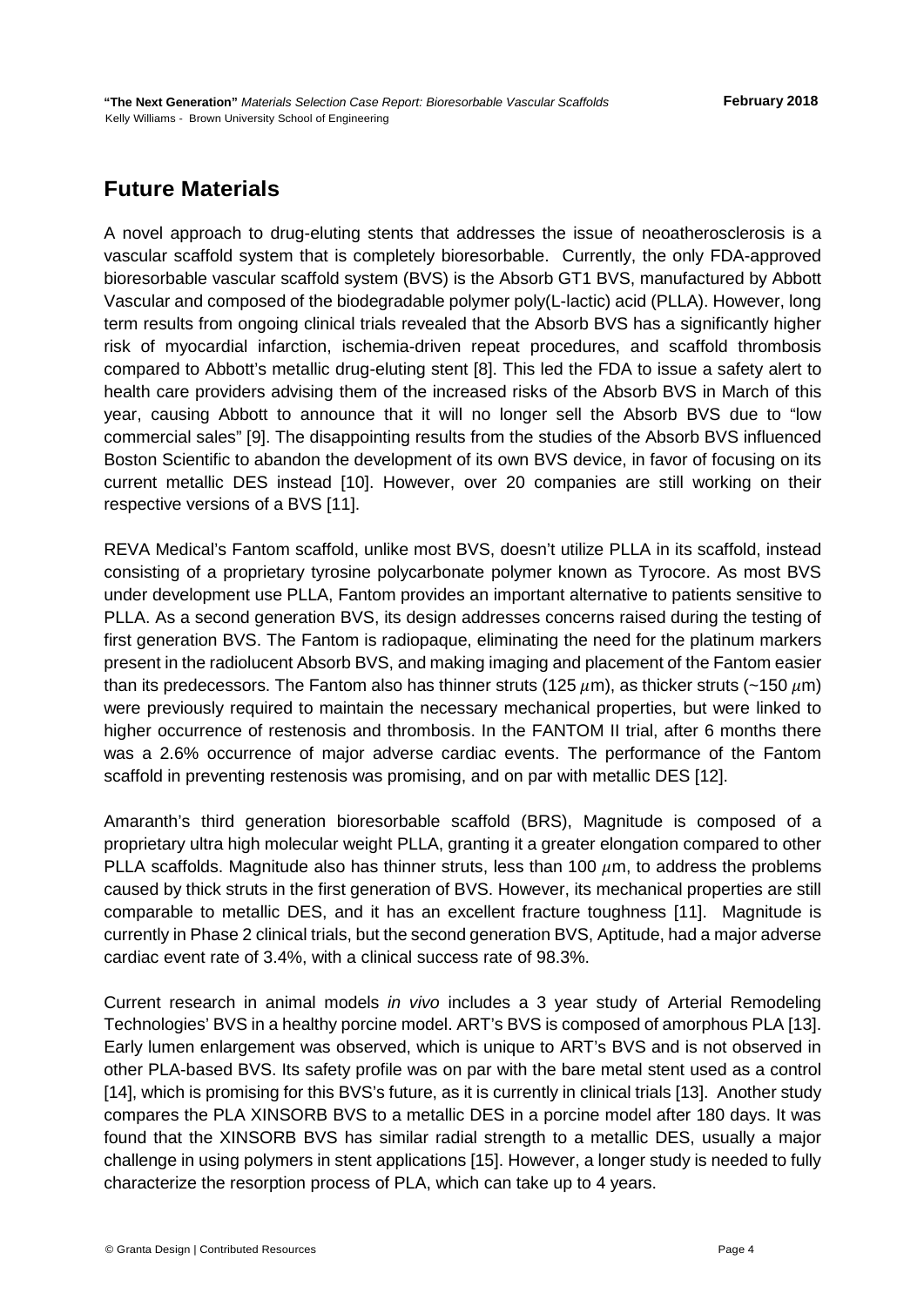|             | <b>Bioabsorbable polymer</b><br>drug eluting stents                                                                                        | Bioresorbable vascular<br>scaffold                                                                                                                                                                                                                    |
|-------------|--------------------------------------------------------------------------------------------------------------------------------------------|-------------------------------------------------------------------------------------------------------------------------------------------------------------------------------------------------------------------------------------------------------|
| <b>Pros</b> | - Struts of metal stents can be<br>thinner due to superior mechanical<br>properties [16]                                                   | - Avoid late stent-related adverse events:<br>thrombosis, myocardial infarction, restenosis [17]<br>- Reduced neoatherosclerosis<br>- No permanent metal component required<br>- Reduce requirements for long-term dual<br>antiplatelet therapy [18]  |
| Cons        | - Leaving metallic implant in vessel<br>can cause late in-stent restenosis<br>$[16]$<br>- long-term dual antiplatelet use<br>required [19] | - Some require cold storage and specific<br>techniques for implantation<br>- Thicker struts required to maintain necessary<br>mechanical properties<br>- Higher rates of early scaffold thrombosis and<br>target vessel-related myocardial infarction |

**Table 1:** Pros and Cons of Current and Future Materials for Treatment of Coronary Artery Disease after Angioplasty

Bioresorbable vascular scaffolds were conceived to avoid the complications inherent in metallic DES and permanently implanting a metallic component in the artery. BVS wouldn't require longterm antiplatelet therapy, and would biodegrade before late in-stent restenosis could become an issue. However, transitioning from metals to biodegradable polymers has been a major stumbling block, as polymers' inferior mechanical properties have required stents to have larger struts, introducing a new set of complications, including early thrombosis and myocardial infarction [16].

#### <span id="page-4-0"></span>**Material Selection Criteria**

The initial starting point is the Bioengineering Level 3 database in EduPack. As I chose to focus on polymer-based BVS, I selected all polymers within EduPack's Material Universe. For the initial material selection, I chose three limits. For the first constraint, I set 18 MPa as the minimum value for tensile strength, as 18 MPa is the lowest tensile strength recorded for polymer-based BVS currently in development [16]. For the second limit, I set the minimum Young's modulus as 1 GPa, again because this is the lowest modulus recorded for current BVS [16]. For the third constraint, the maximum service temperature needed to be at least 40°C, as the scaffold will be implanted in the body and therefore must function for an extended period of time at body temperature [20].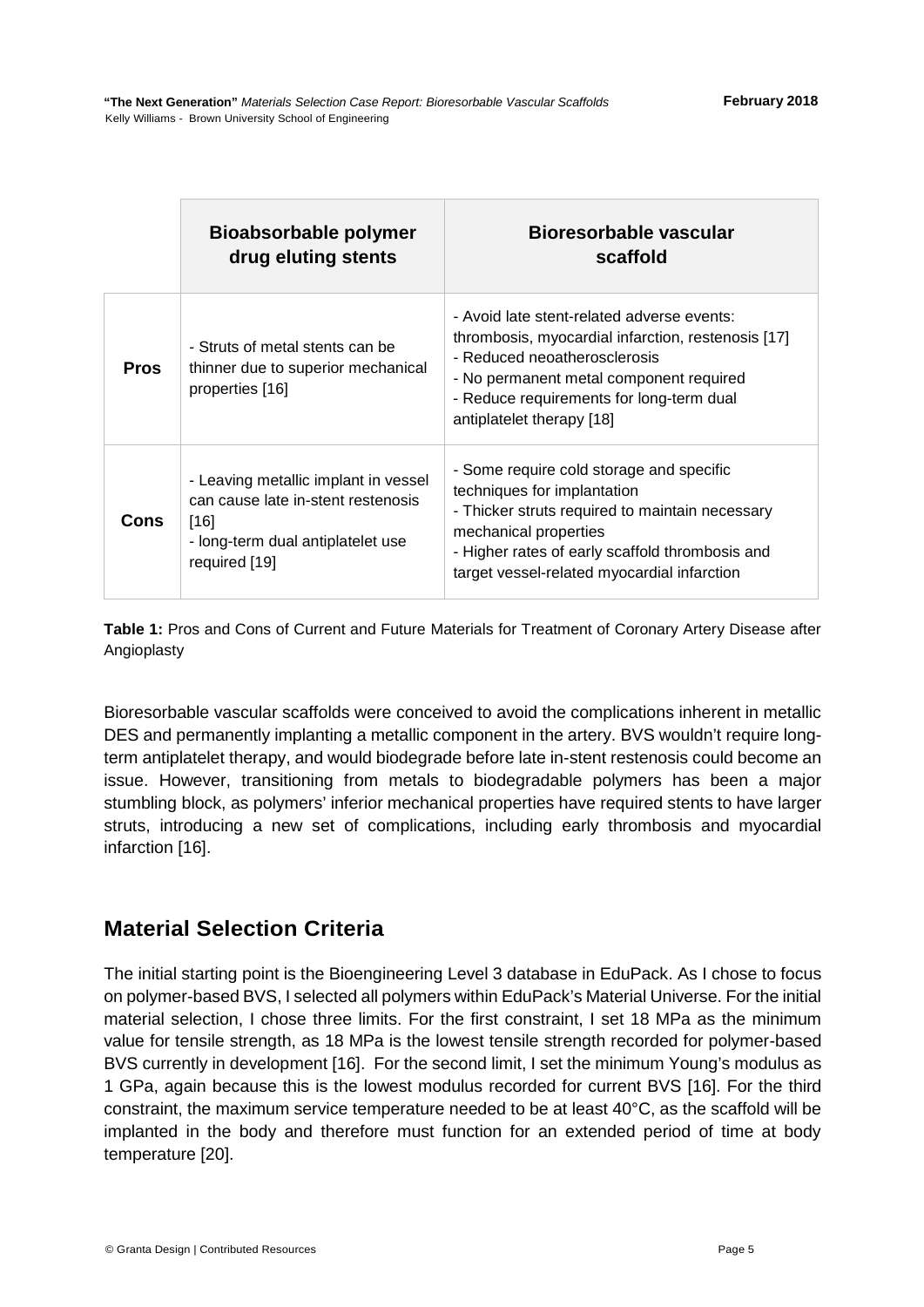

## <span id="page-5-0"></span>**Initial Material Selection**

**Figure 1:** Initial Material Selection in EduPack: Tensile strength (mPa) vs. Young's modulus (GPa)

620 materials passed the criteria for the initial material selection. I marked PLA (general purpose) as my "favorite", as there are multiple commercially available PLA-based BVS [11]. PLA (general purpose) is on the lower side for both tensile strength and Young's modulus out of the materials that passed (Fig. 1). However, it seems to be a middling choice within the thermoplastics (royal blue). Materials within the composite subgroup (maroon) have the best mechanical properties of all the materials that passed the initial selection criteria. Most of the materials that passed, regardless of type, are clustered densely in the 1-20 GPa range for Young's modulus and the 10-500 MPa range for tensile strength. Along with the thermoplastics, the thermosets (dark blue), the thermoplastic elastomers (red), the foams (green), and the single thermoset elastomer (aqua) are also packed closely together.

#### <span id="page-5-1"></span>**Material Refinement**

In refining my material selection, the most important criteria is that the material is biodegradable, filtered for in EduPack. Subsequently, I will generate a degradation and wear report in the ASM Medical Materials Database in order to analyze the time to complete resorption and toxicity of the degradation products. The time to complete resorption should be as short as possible while still preventing restenosis after angioplasty, around 6 to 12 months [21]. Minimizing the time to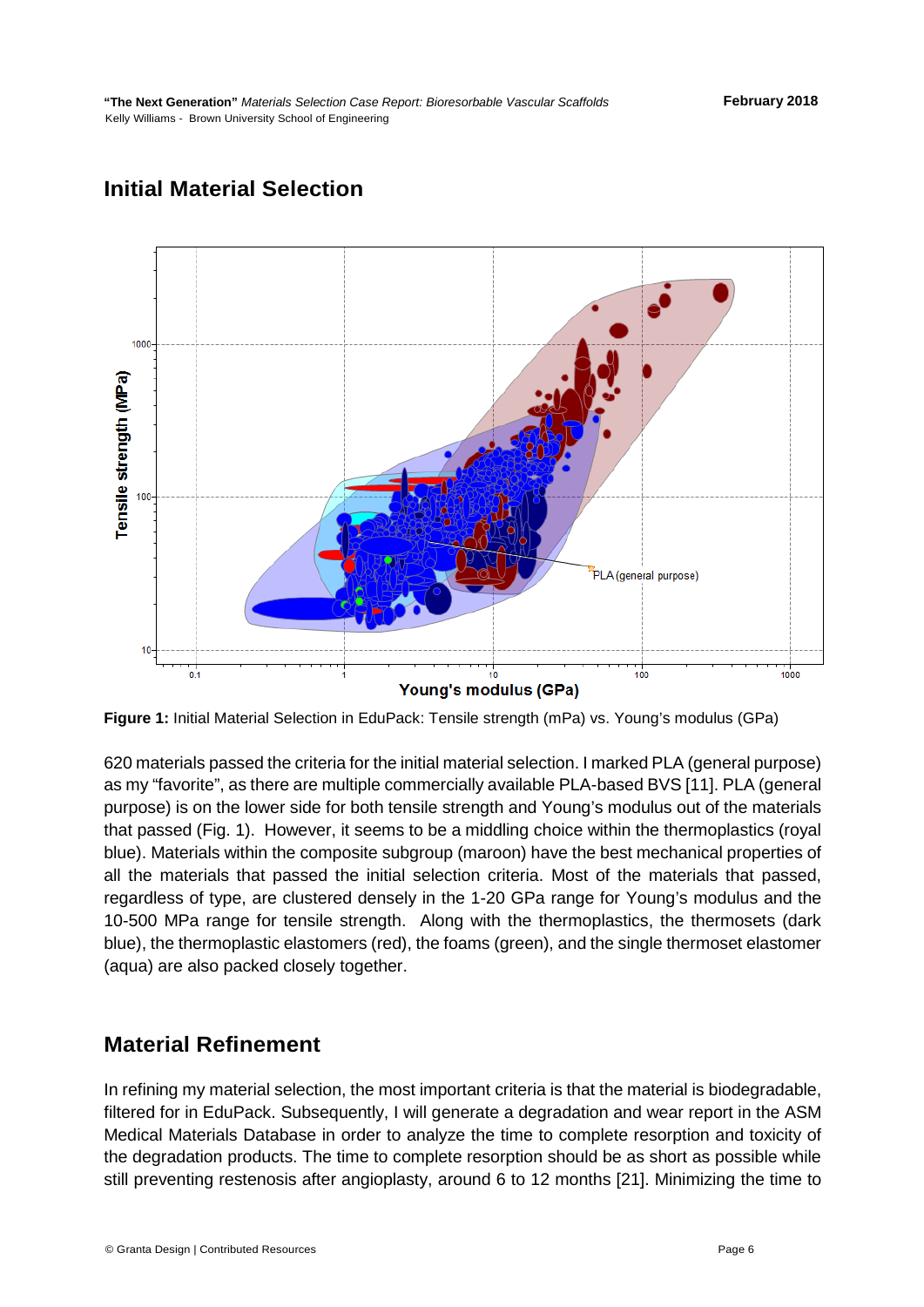complete resorption for BVS is crucial for preventing late events, a major issue in BP-DES [11]. For toxicity of the degradation products, there should not be systemic toxicity concerns, and the local toxicity of the degradation products should be minimal. Additionally, I will utilize the sterilizability data available in EduPack and generate a sterilization and imaging report in the ASM Medical Materials Database to ensure that a suitable sterilization method is available. In terms of importance, biodegradability of the material is naturally the highest priority, as biodegradability is inherent to this application. The availability of a suitable sterilization method is second priority, as the ability to effectively sterilize the material is crucial for the development of a clinically safe BVS. Third and fourth priority are systemic toxicity and local toxicity of the degradation products, respectively. Systemic toxicity is a crucial concern for developing a safe product. Local toxicity is slightly less important, as a foreign body reaction and subsequent inflammation is somewhat anticipated in the implantation of a biomaterial in the body. Finally, time to complete absorption is the lowest priority, as moderate variation within it is not crucial to the successful functioning or safety of a BVS, but is still important to consider.



## <span id="page-6-0"></span>**Material Recommendations**

#### **Figure 2**: Refining of Material Selection: Tensile strength (mPa) vs. Young's modulus (GPa)

After applying my new criteria for biodegradability in EduPack, 13 individual material listings passed this limit (Fig. 2). However, as 7 of these were different versions of PLA, in actuality 7 materials passed: cellulose acetate (CA), polyhydroxyalkanoates (PHA), thermoplastic starch, poly(glycolic acid) (PGA), poly(lactic-glycolic acid) (PLGA), tyrosine polycarbonate, and PLA.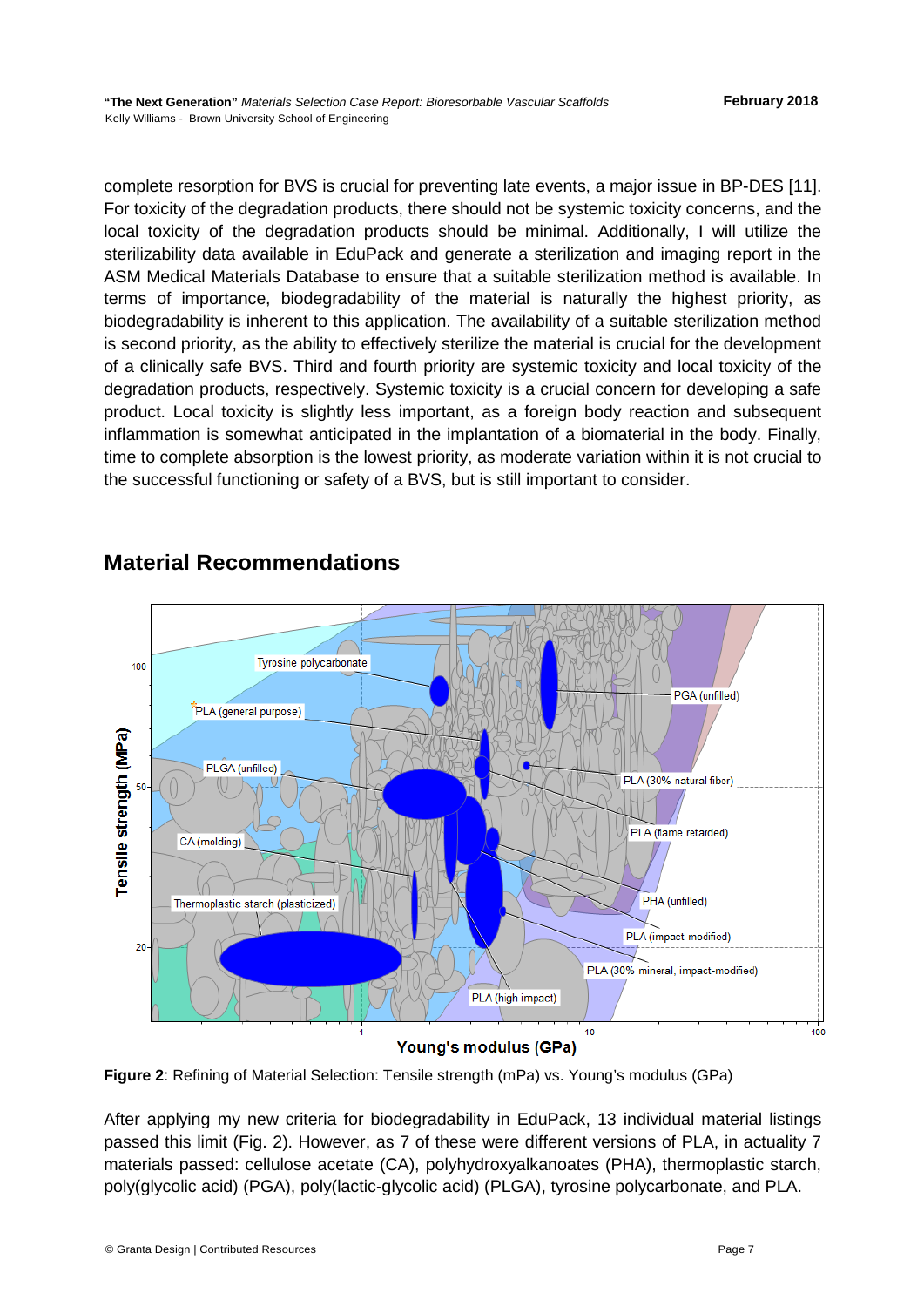Although CA has the appropriate mechanical and biodegradation properties, it has marginal sterilizability with radiation and poor sterilizability with ethylene oxide and steam autoclave [20], which precludes it from use in a BVS.

PHA have excellent sterilizability with ethylene oxide [20] and poly 3-hydroxybutyrate and poly 4-hydroxybutyrate, members of the PHA family, do not have systemic toxicity concerns for their degradation products [22]. However, the degradation products of poly 3-hydroxybutyrate were associated with a persistent foreign-body response [22]. When poly 3-hydroxybutyrate was tested in a biodegradable stent implanted in the iliac arteries of rabbits, it caused intense inflammatory vascular reactions, destroying the elastic membranes of the artery and causing thrombosis and lumen narrowing [23]. As a result, I would not recommend exploring clinical applications of PHA.

Starch composites show promise in biomedical applications, especially due to their ability to completely biodegrade with no toxic byproducts [24], and the local non-toxicity of their degradation products [22]. However, polymers formulated using starch have far inferior mechanical properties compared to synthetic polymers, restricting their use [22]. Thermoplastic starch also has the lowest tensile strength and Young's modulus out of the materials that passed the material refinement (Fig. 2). As a result, it's unlikely that a BVS could be constructed predominantly of a thermoplastic starch polymer, and I would recommend against further exploration.

PGA's sterilizability with ethylene oxide is good [20]. There is no systemic toxicity predicted for PGA's degradation products, however for local toxicity, an inflammatory response involving mononuclear cells and multinucleated giant cells as well as decreased differentiation of smooth muscle cells has been observed in response to PGA's degradation products [22]. PGA's time to complete resorption is 6-12 months, the ideal range for this value. Additionally PGA has the higher Young's modulus and tensile strength of the materials that passed the biodegradability limit (Fig. 2). Due to PGA's superior mechanical properties and favorable resorption time, I would still recommend further research into its use, despite the issues raised with the local toxicity of the degradation products.

PLGA can be suitably sterilized by ethylene oxide [22]. Additionally, its degradation products are naturally occurring and do not raise any concerns for systemic toxicity [22]. Similar to PGA, as PLGA is a copolymer of PGA, there's significant local inflammation due to its degradation products, however this can be modulated by changing the ratio of PLA to PGA [22]. PLGA has a degradation time to complete resorption of 1-6 months [22], which may be insufficient to prevent restenosis after angioplasty. Additionally, the Young's modulus and tensile strength of PLGA are lower than both PLA and PGA (Fig. 2). For these reasons, I would not recommend development of a PLGA-based BVS, as it has the unfavorable inflammatory features of PGA without the mechanical advantage.

As only polycarbonate, not tyrosine polycarbonate, is listed in both EduPack and the ASM Medical Materials database, I relied on mechanical data presented by REVA Medical for its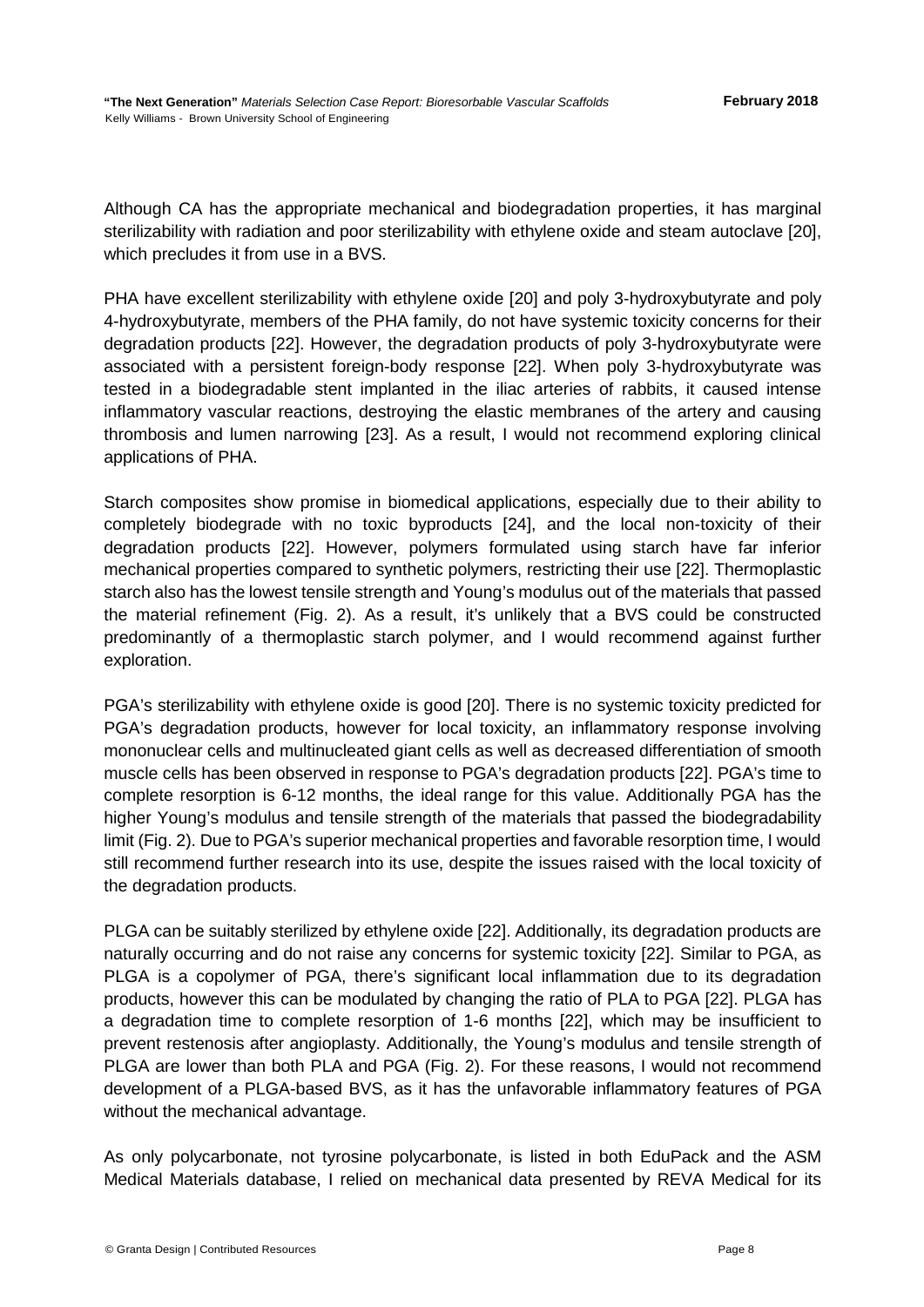proprietary tyrosine polymer at a conference [25]. Tyrosine-derived polycarbonates degrade by hydrolysis, but don't release bursts of acidic degradation products like PLA does [22, 23]. Tyrosine polycarbonate has been characterized as slowly degrading, high strength, and easily processed [26]. Despite its slow time to degrade completely (3-4 years) [25], REVA Medical's BVS using Tyrocore is very promising, and I would recommend further exploration of tyrosine polycarbonate as a material for BVS.

Finally, PLA has excellent sterilizability for ethylene oxide [20], but radiation and steam are unsuitable for use with it [22]. PLA's degradation product is lactic acid, which doesn't result in systemic toxicity, but can result in a local inflammatory response if lactic acid accumulates [22]. PLA takes more than 18 months to completely resorb [22], but I would still recommend further development of PLA-based BVS. Its Young's modulus and tensile modulus were among the highest of the biodegradable materials, and Abbott's PLA-based BVS has already been approved by the FDA, both of which are favorable for further research.

#### <span id="page-8-0"></span>**References**

[1] Feigin, V. (2016). Global, regional, and national life expectancy, all-cause mortality, and cause-specific mortality for 249 causes of death, 1980-2015: a systematic analysis for the Global Burden of Disease Study 2015. *The lancet*, *388*(10053), 1459-1544.

[2] Moses, J. W., Leon, M. B., Popma, J. J., Fitzgerald, P. J., Holmes, D. R., Oshaughnessy, C., . . . Kuntz, R. E. (2003). Sirolimus-Eluting Stents versus Standard Stents in Patients with Stenosis in a Native Coronary Artery. *New England Journal of Medicine, 349*(14), 1315-1323.

[3] Parker, T., Dave, V., & Falotico, R. (2010). Polymers for Drug Eluting Stents. *Current Pharmaceutical Design,16*(36), 3978-3988. doi:10.2174/138161210794454897

[4] Luscher, T. F., Steffel, J., Eberli, F. R., Joner, M., Nakazawa, G., Tanner, F. C., & Virmani, R. (2007). Drug-Eluting Stent and Coronary Thrombosis. *Circulation, 115*, 1051-1058. doi:https://doi.org/10.1161/CIRCULATIONAHA.106.675934

[5] Khan, A. R., Tripathi, A., Farid, T. A., Abaid, B., Bhatt, D. L., Resar, J. R., & Flaherty, M. P. (2017). Stent thrombosis with bioabsorbable polymer drug-eluting stents. *Coronary Artery Disease,28*(7), 564-569. doi:10.1097/mca.0000000000000539

[6] Kang, S. H., Chae, I. H., Park, J. J., Lee, H. S., Kang, D. Y., Hwang, S. S., ... & Kim, H. S. (2016). Stent thrombosis with drug-eluting stents and bioresorbable scaffolds: evidence from a network meta-analysis of 147 trials. *JACC: Cardiovascular Interventions*, *9*(12), 1203-1212.

[7] Komiyama, H., Takano, M., Hata, N., Seino, Y., Shimizu, W., & Mizuno, K. (2015). Neoatherosclerosis: Coronary stents seal atherosclerotic lesions but result in making a new problem of atherosclerosis. *World Journal of Cardiology*, *7*(11), 776–783. http://doi.org/10.4330/wjc.v7.i11.776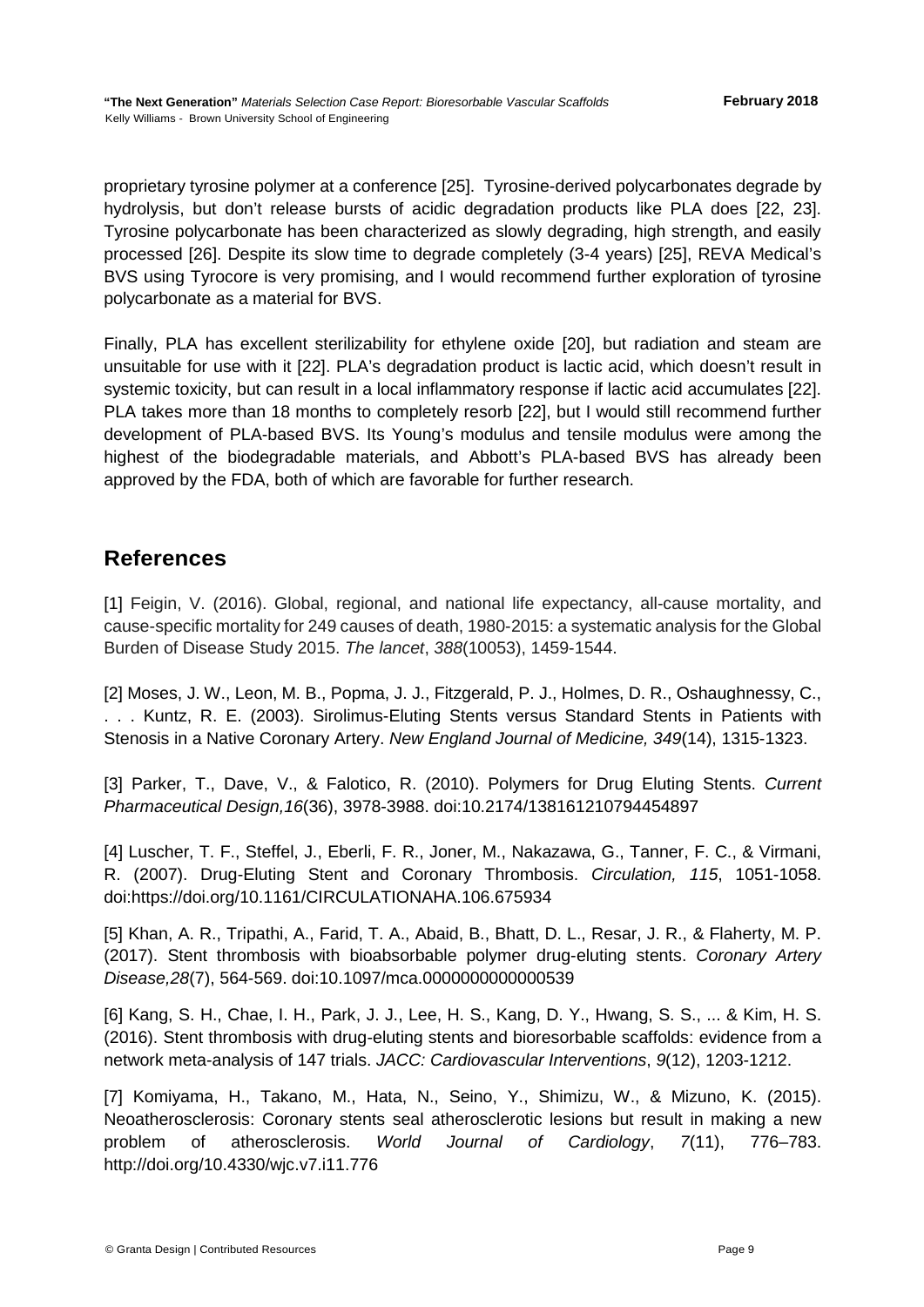[8] Food and Drug Administration (2017, October 31). Safety Alerts for Human Medical Products - Absorb GT1 Bioresorbable Vascular Scaffold (BVS) by Abbott Vascular: Letter to Health Care Providers - FDA Investigating Increased Rate of Major Adverse Cardiac Events. Retrieved December 08, 2017, from:

https://www.fda.gov/Safety/MedWatch/SafetyInformation/SafetyAlertsforHumanMedicalProduct s/ucm547256.htm

[9] Cox, C. E. (2017, September 08). No More Absorb BVS: Abbott Puts a Stop to Sales. *TCTMD*. Retrieved from https://www.tctmd.com/news/no-more-absorb-bvs-abbott-puts-stop-sales

[10] O'Riordan, M. (2017, August 01). Boston Scientific Scraps Biodegradable Scaffold Program. *TCTMD*. Retrieved from https://www.tctmd.com/news/boston-scientific-scraps-biodegradablescaffold-program

[11] Regazzoli, D., Leone, P. P., Colombo, A., & Latib, A. (2017). New generation bioresorbable scaffold technologies: an update on novel devices and clinical results. *Journal of Thoracic Disease*, *9*(Suppl 9), S979–S985. http://doi.org/10.21037/jtd.2017.07.104

[12] Abizaid, A., Carrié, D., Frey, N., Lutz, M., Weber-Albers, J., Dudek, D., ... & Stone, G. W. (2017). 6-month clinical and angiographic outcomes of a novel radiopaque sirolimus-eluting bioresorbable vascular scaffold: the FANTOM II study. *JACC: Cardiovascular Interventions*, *10*(18), 1832-1838.

[13] Zhang, Y., Bourantas, C. V., Farooq, V., Muramatsu, T., Diletti, R., Onuma, Y., … Serruys, P. W. (2013). Bioresorbable scaffolds in the treatment of coronary artery disease. *Medical Devices (Auckland, N.Z.)*, *6*, 37–48. http://doi.org/10.2147/MDER.S22547

[14] Yahagi, K., Yang, Y., Torii, S., Mensah, J., White, R. M., Mathieu, M., ... & Vert, M. (2017). Comparison of a Drug‐Free Early Programmed Dismantling PDLLA Bioresorbable Scaffold and a Metallic Stent in a Porcine Coronary Artery Model at 3‐Year Follow‐Up. Journal of the American Heart Association, 6(6), e005693.

[15] Shen, L., Wu, Y., Ge, L., Zhang, Y., Wang, Q., Qian, J., ... & Ge, J. (2017). A head to head comparison of XINSORB bioresorbable sirolimus-eluting scaffold versus metallic sirolimuseluting stent: 180 days follow-up in a porcine model. *The International Journal of Cardiovascular Imaging*, 1-9.

[16] Ang, H. Y., Huang, Y. Y., Lim, S. T., Wong, P., Joner, M., & Foin, N. (2017). Mechanical behavior of polymer-based *vs*. metallic-based bioresorbable stents. *Journal of Thoracic Disease*, *9*(Suppl 9), S923–S934. http://doi.org/10.21037/jtd.2017.06.30

[17] Kereiakes, D. J., Onuma, Y., Serruys, P. W., & Stone, G. W. (2016). Bioresorbable vascular scaffolds for coronary revascularization. *Circulation*, *134*(2), 168-182.

[18] Garcia-Garcia, H. M., Serruys, P. W., Campos, C. M., Muramatsu, T., Nakatani, S., Zhang, Y. J., ... & Stone, G. W. (2014). Assessing bioresorbable coronary devices: methods and parameters. *JACC: Cardiovascular Imaging*, *7*(11), 1130-1148.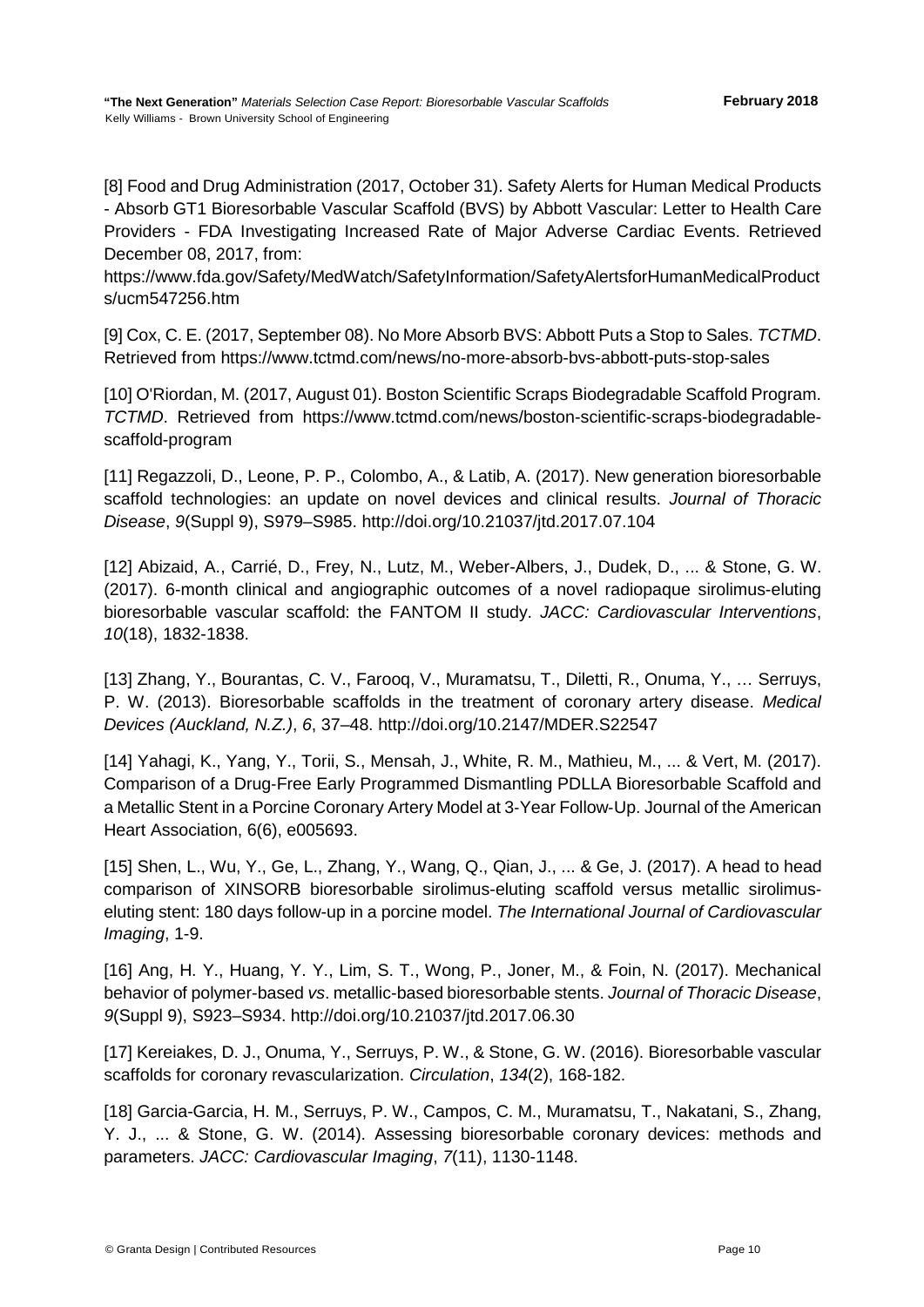[19] Mishra, S. (2017). Pitfalls in current bioresorbable scaffold technology and how to overcome them: Intuition pumps.

[20] Granta Design Limited. CES EduPack [Computer software]. 2017; version 17.2.0.

[21] Moravej, M., & Mantovani, D. (2011). Biodegradable metals for cardiovascular stent application: interests and new opportunities. *International journal of molecular sciences*, *12*(7), 4250-4270.

[22] ASM Medical Material Database. http://mio.asminternational.org.revproxy.brown.edu/mmd/ Accessed *12/08/17*.

[23] Tangpasuthadol, V., Pendharkar, S. M., Peterson, R. C., & Kohn, J. (2000). Hydrolytic degradation of tyrosine-derived polycarbonates, a class of new biomaterials. Part II: 3-yr study of polymeric devices. *Biomaterials*, *21*(23), 2379-2387.

[24] Zakaria, N. H., Muhammad, N., & Abdullah, M. M. A. B. (2017, June). Potential of Starch Nanocomposites for Biomedical Applications. In *IOP Conference Series: Materials Science and Engineering* (Vol. 209, No. 1, p. 012087). IOP Publishing.

[25] Stone, G. W. (2016). Advantages of Desaminotyrosine Polycarbonate Polymers. Presented at Congress of the European Association of Percutaneous Cardiovascular Interventions (EuroPCR) 2016, Paris, 2016.

[26] Resurreccion-Magno, M. H. C. (2012). *Optimization of tyrosine-derived polycarbonate terpolymers for bone regeneration scaffolds*. Rutgers The State University of New Jersey-New Brunswick.